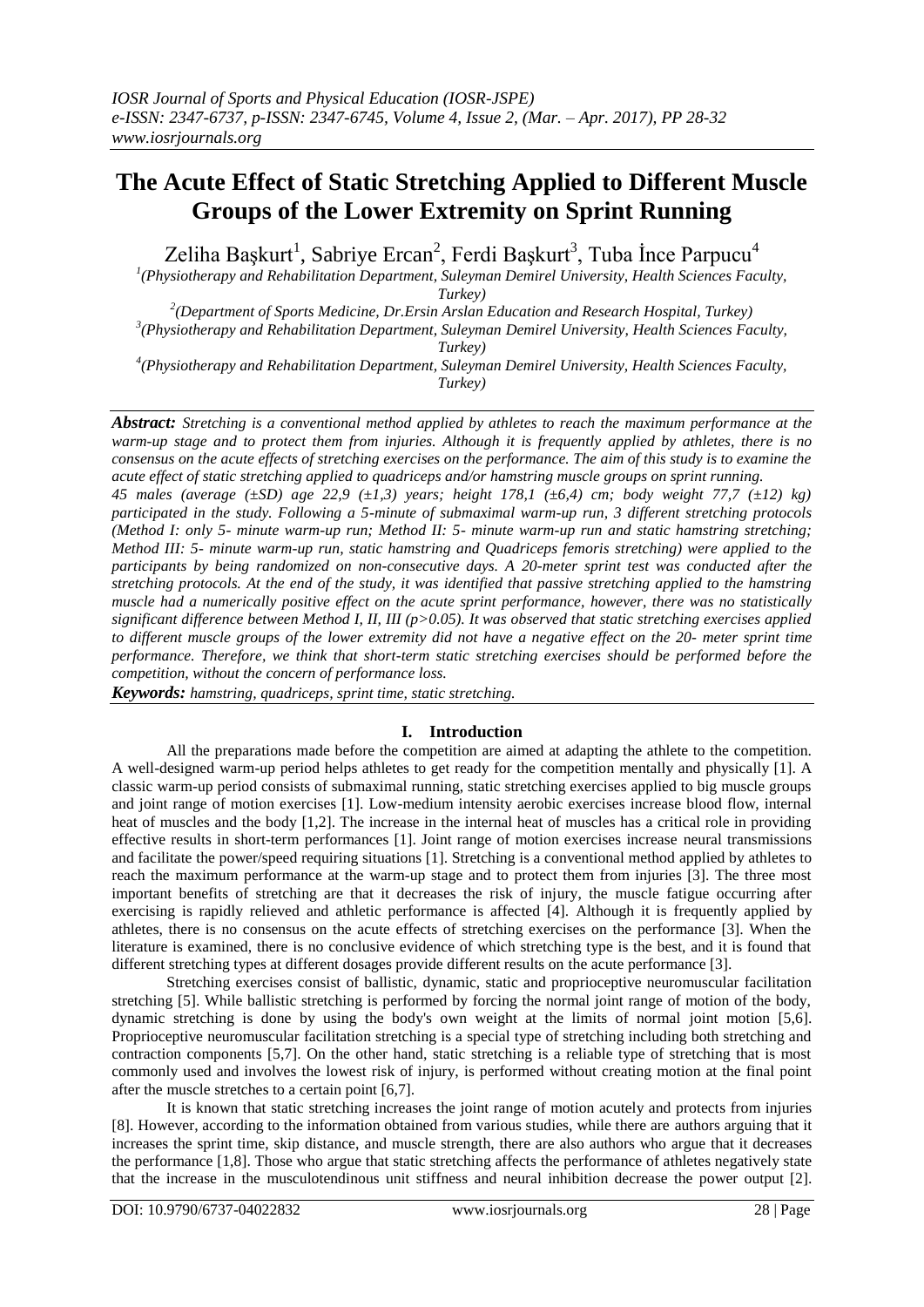Moreover, the fact that stretching applied to the single extremity affects bilateral extremity indicates that neural inhibition results from mechanisms of not only local but also central nervous system [9]. On the other hand, those arguing that stretching affects the performance positively state that a stretched hamstring muscle prevents reaching the maximum speed during the sprint and the muscle flexibility should be provided with static stretching exercises [10].

The presence of opposing views on stretching exercises brings the questions of when, how often and what type of stretching athletes should apply to which muscle groups [8]. It was identified that the current studies on the acute effect of stretching exercise on performance focus on stretching types and stretching times. Although a study examining the effect of unilateral stretching exercise has been encountered in the literature review we conducted, there is no study examining the effect of static stretching applied to different muscle groups on sprint running. The aim of this study is to examine the acute effect of static stretching applied to quadriceps and/or hamstring muscle groups on sprint running.

## **II. Material And Method**

45 males studying at Süleyman Demirel University, Faculty of Health Sciences participated in the study on a voluntary basis. The participants had a reactive physical activity. There was no lower extremity injury and surgery in the history of the participants. No shortness of the lower extremity muscles, acute musculoskeletal system injury, cardiovascular and pulmonary system pathology that would prevent exercising were identified during the physical examination. All participants were informed about not performing highintensity exercises, not using any drugs or drinking beverages containing alcohol and caffeine within 24 hours before the day of the test. The participants ate their last meal at least 2 hours before the tests.

Prior to the study, all participants were informed about all kinds of benefits and risks of the study. The study was approved by Suleyman Demirel University, Local Ethics Committee. The study was conducted in accordance with the "Declaration of Helsinki".

#### **2.1. Protocols**

Following a 5-minute (min) submaximal warm-up run (heart rate: 140±3 beat/min, 810i Polar Electro Inc., Finland), 3 different stretching protocols (Method I: only 5-min warm-up run; Method II: 5-min warm-up run and static hamstring stretching; Method III: 5-min warm-up run, static hamstring and Quadriceps femoris (QF) stretching) were applied to all of the participants by being randomized on non-consecutive days to evaluate the effect of static stretching applied to different muscle groups in the lower extremity (Table 1).

| <b>Table 1:</b> Randomization of stretching protocols (n:45) |             |            |     |            |      |            |
|--------------------------------------------------------------|-------------|------------|-----|------------|------|------------|
|                                                              |             | 1st day    |     | 3rd day    |      | 5th day    |
| Group A $[n:15]$                                             |             | Method I   |     | Method II  |      | Method III |
| Group $B$ [n:15]                                             | information | Method II  |     | Method III |      | Method I   |
| Group C $[n:15]$                                             | $-test$     | Method III | est | Method I   | Rest | Method II  |

**Table 1**: Randomization of stretching protocols (n:45)

Static stretching exercises were applied to hamstring and/or QF muscle groups in 10 repetitions by the method recommended by Alter [11,12]. The participants sat down on the floor in the position in which both lower extremities were at full extension for hamstring static stretching (#46). Then, they extended towards the feet with their bodies. Meanwhile, attention was paid to keeping their backs straight. When tension was felt in the hamstring region, this position was maintained for 15 seconds (sec). On the other hand, for QF static stretching, knee flexion was achieved by grasping with the hand above the ankle or from the forefoot. The participants were asked to move their heels towards the hip. When tension was felt in the QF region, this position was maintained for 15 sec. During the process, the participants were allowed to get support from the wall to ensure balance. Stretching exercises were applied to the bilateral extremity.

Following the stretching protocols, it was proceeded to 20-meter (m) sprint running (Figure 1). The indoor running track was preferred to reduce the effect of the environmental factors on the sprint performance to the lowest level. The 20-m running test was used to identify the effect of static stretching applied to different muscle groups on the acute sprint performance [2]. At the start of the run, the sprint preparation position, in which the hands were in contact with the ground and a leg was behind, was selected. The photocell device with a chronometer was used to determine the sprint times. At the end of 20 m, the sprint time determined with a photocell was recorded in separate forms for each process day.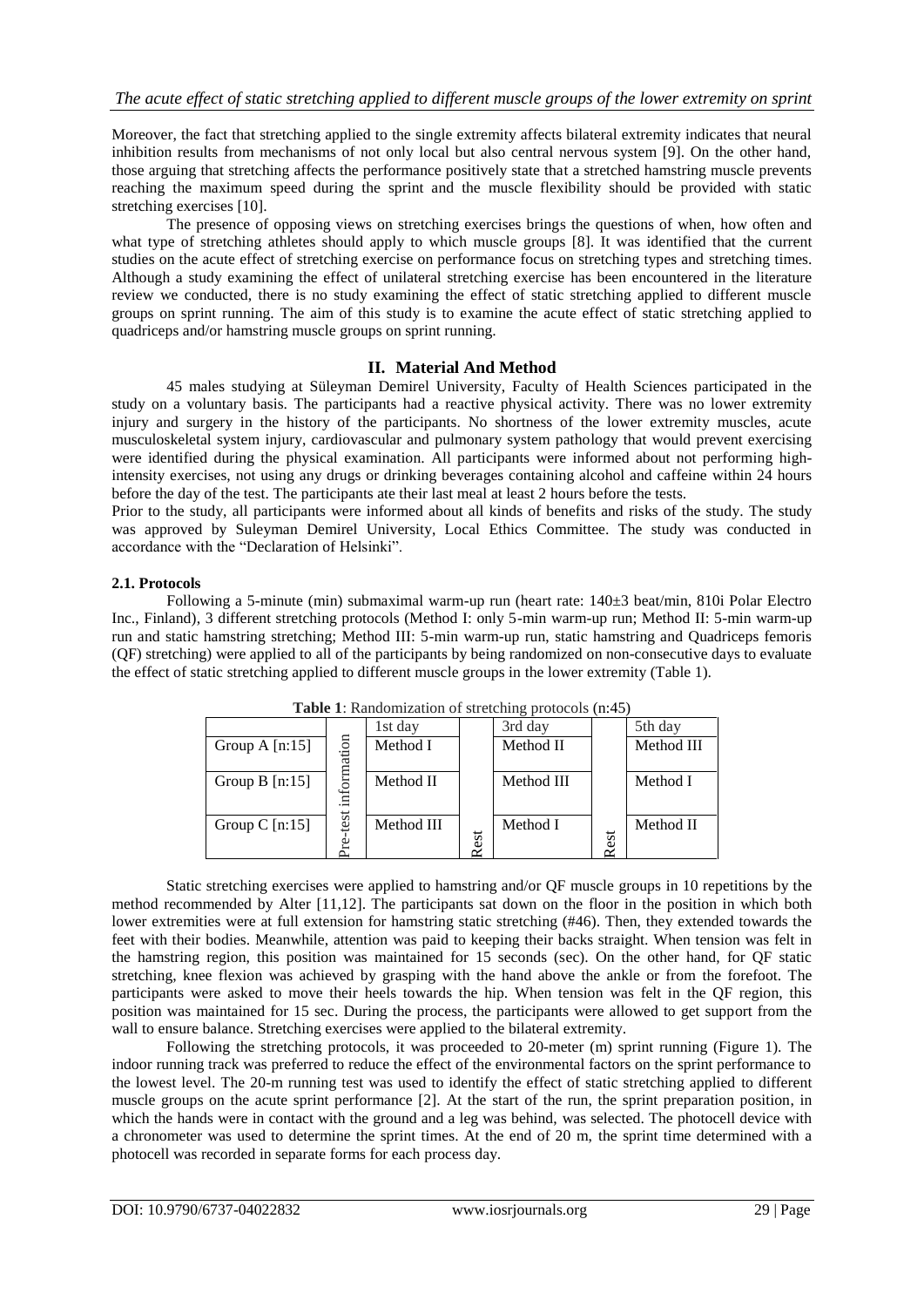

**Fig 1**: Summary of study design. min: minute, sec:second, QF: quadriceps femoris, m:meter.

## **2.2. Statistical Method**

Descriptive statistics were used to describe the data. It was determined with the Skewness-Kurtosis test that the data were compatible with normal distribution. The "Anova one-way analysis of variance" was conducted to determine whether there was a difference between the stretching protocols. The value of  $p<0.05$ was accepted for statistical significance. All statistics were conducted with the SPSS 22.0 packagedsoftware. The data were presented as mean  $(m) \pm$  Standard Deviation (SD).

# **III. Results**

The average ( $\pm$ SD) age of the participants was 22,9 ( $\pm$ 1,3) years; the average height was 178,1 ( $\pm$ 6,4) cm; the average body weight was 77,7  $(\pm 12)$  kg. According to the data obtained as a result of the evaluation of sprint performances, when only the warm-up protocol (method I; mean±SD:3,54±0,19 sec) was compared with the application, it was observed that passive stretching (method II; mean±SD:3,5±0,16 sec and method III; mean±SD:3,49±0,16 sec) applied to the hamstring muscle had a numerically positive effect on the acute sprint performance. However, no statistically significant difference was found between Method I, II, and III (p: 0.46, F: 0.78). The results of the variance analysis of sprint performances obtained after static stretching exercises applied to different muscle groups are indicated in Graphic 1.



**Graphic 1:** Results of variance analysis of 20 meter sprint time performances (n:45).

The results are given on average. m: meters, s: seconds. Method I: only 5- minute warm-up run; Method II: 5- minute warm-up run and static hamstring stretching; Method III: 5- minute warm-up run, static hamstring and Quadriceps femoris stretching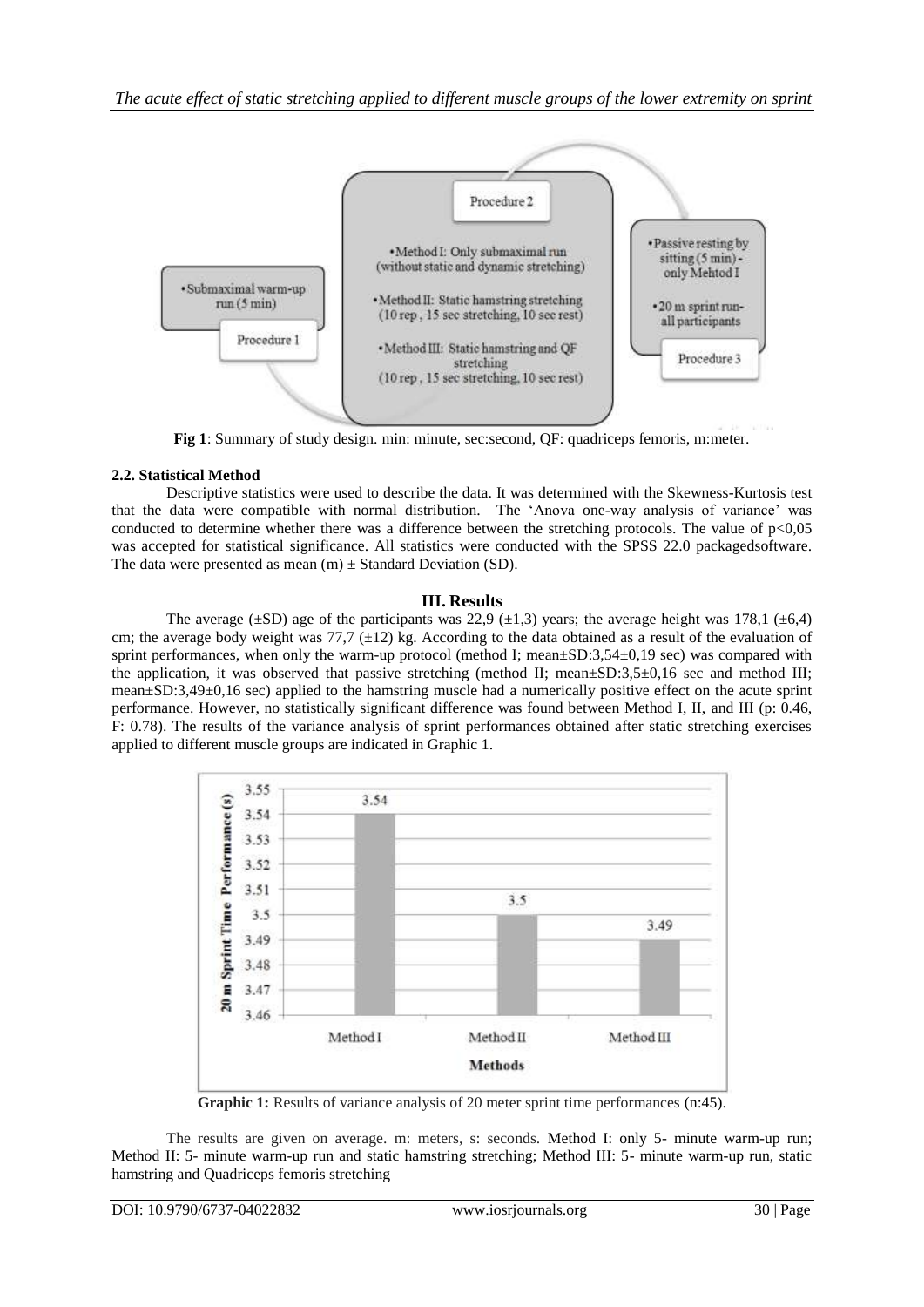#### **IV. Conclusion**

As a result of this study conducted to investigate the acute effect of static stretching applied to different muscle groups of the lower extremity, it was found out that although static stretching exhibited a statistically significant difference, it affected the 20-meter sprint performance positively. It is indisputable that achieving and sustaining the maximum performance following a structured training program is the ultimate goal of athletes [2]. The effect of stretching exercises, which are an indispensable part of training, on performance is considered to be among the subjects that should be enlightened by athletes and performers [2]. Thus, the researchers have structured their studies to find an answer to this question.

Although many studies can be found on this subject, it is known that no consensus was reached on the acute effects of static stretching exercises on the performance [3]. For example, Nelson et al. reported that when they applied static stretching to the bilateral extremity and unilateral extremity in front and back of the sprint running starts for 30 sec and with 4 repetitions, all three methods caused lower performance when compared to the 20-m sprint running performed without stretching [13]. Stewart et al. stated that performing only warm-up running provides a higher performance increase when compared to stretching or stretching combined with warm-up running [4]. It was found out in a study focusing on the phases of sprint performance that static stretching has a negative effect on acceleration time, maximal velocity sprint time and total sprint time [9]. As a result of another study, while performing active or passive static stretching extends the 20-m sprint time, active dynamic stretching, on the contrary, reduces it [2]. In a similar study design, Taylor et al. reported that static stretching had negative effects on the vertical jumping height and 20-m sprint time when compared to dynamic warm-up, on the other hand, when sport-specific skill-based warm-up was performed, the negative effects of static stretching disappeared [1].

While some of the researchers believe that static stretching exercises prevent the sportive performance, various stretching protocols containing different times and applied to different muscle groups continue to be used in the daily life for the protection from injuries [1]. In the light of recent studies, it is considered that the negative effect of static stretching on performance may be related to the duration of stretching exercise [1,14]. According to the recent data, passive stretching exercises in the 15-30 sec range were found to be more effective when compared to shorter or longer time stretching. More positive results were obtained especially when compared to static stretching and dynamic stretching applied to the hamstring muscle group [14]. Çoknaz et al. reported in their studies conducted with artistic gymnasts that the most appropriate duration for static stretching was 15 sec. Following the 15-sec static stretching exercise with 10 repetitions, the joint range of motion increased significantly and the vertical jump test was not affected negatively [12]. Considering these data, it was observed during our study that the stretching protocols we created did not affect the 20-m sprint time performance negatively, moreover, they provided a numerical improvement.

Fortier et al. emphasized that performing static stretching with plyometric exercise combination did not affect sprint time and all protocols only reduced the vertical jump height whichever protocol was applied [15]. Christensen et al. concluded that using a miniband during the warm-up period caused a longer sprint time when compared to the protocol including static stretching; however, the best sprint time was achieved by the control group [16]. In a study in which the effects of different stretching types on the performance of football players were evaluated, similar results to our study were obtained in terms of the 20-m sprint time, however, the authors reported that dynamic stretching contributed more positively to the 10-m acceleration time and zig zag skill when compared to static stretching [17]. Vetter found out that 6 different warm-up protocols containing different combinations of static stretching did not create differences in the sprint running performance, the only difference resulted from gender [18].

It was proved with various studies that the chronic application of static stretching did not affect sprint performance negatively [19]. It was indicated in these studies that chronic flexion and stretching exercises did not reduce athletic performance; on the contrary, they contributed to the performance increase. It is recommended that flexion and stretching exercises, which are indispensable parts of the warm-up and training program, should be certainly performed regularly during the training periods [19].

Our study is the first study evaluating the effect of static stretching applied to different muscle groups of the lower extremity. According to the data we obtained, the effect of static stretching applied only to the hamstring muscle or by combining the hamstring muscle and QF muscle on sprint time is similar. Moreover, although statistical significance cannot be obtained, it is positive when compared to the situation when stretching is not performed. Therefore, we think that short-term static stretching exercises should be performed before the competition, without the concern of performance loss.

#### **References**

- [1]. K. L.Taylor, J. M. Sheppard, H.Lee, and N. Plummer, Negative effect of static stretching restored when combined with a sport specific warm-up component, *Journal of Science and Medicine in Sport*, *12*(6), 2009, 657-661.
- [2]. Y.Alikhajeh, N. M.Rahimi, K.Fazeli, and H.Fazeli, The effect of different warm up stretch protocols on 20m-sprint performance in trained soccer players. *Procedia-Social and Behavioral Sciences*, *46*, 2012, 2210-2214.